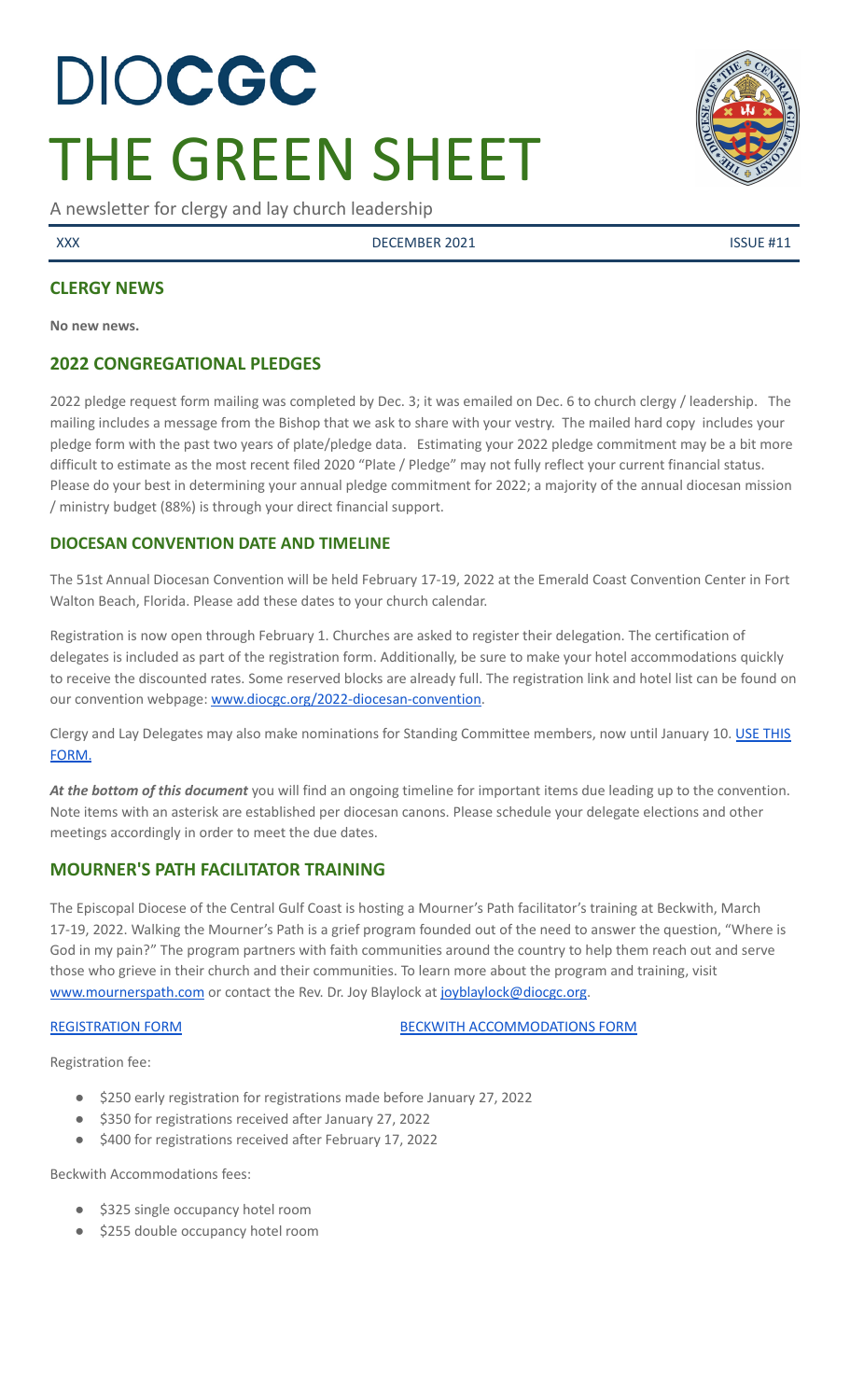# **CURSILLO**

Cursillo is back and we are looking for your help to register pilgrims for the Jan 20 - 23, 2022 weekend. You can register your parish pilgrims:

- [Online](https://docs.google.com/forms/d/e/1FAIpQLScpSHTPvKUxhVdUKIjzqbMgf_QeG6WgOD3SFtJzcD57t42tkg/viewform)
- Print a [registration](https://www.coastalpilgrims.com/uploads/5/9/0/4/5904702/pilgrim_application-10-15-2021__1_.pdf) form. The mail and email address for submitting has changed so please remove any old printed registration forms you may have at your parish.
- If your pilgrim(s) were registered for a canceled Cursillo, just send an email to cursillocgc@gmail.com with their names. We already have their application on file.

See the Cursillo [website](https://www.coastalpilgrims.com/) for more information.

# **CHANGES TO THE ONLINE SAFEGUARDING / RISK MANAGEMENT SYSTEM**

Our Safeguarding system has migrated to a new platform. The name of this program changed from "Armatus" to "Praesidium Academy."

Administrators and anyone who has taken modules in the system with an active email should have received an email directly from Praesidium Academy with login information. Courses have been updated and you will find the system easier to navigate. If your coursework is over 4 years old, it may be considered dated/expired and may not have been moved over into your new account.

As we will be reviewing the new courses and updating the landing pages once we have access, additional information will be sent to parishes shortly. In addition, we'll check in with all Safeguard Administrators once they have had the opportunity to take tutorial videos and review the system. After we get up to speed, we'll be available to answer any additional questions on how to navigate, run reports, sign new members including updates on our overall Safeguarding/Risk Management Policy currently being modified.

If you have any questions, please contact Mary Poss or Dwight Babcock at 850-434-7337.

# **2021 LOGIN CREDENTIALS FOR TENS STEWARDSHIP MATERIALS**

We are a diocesan member of TENS, The Episcopal Network for [Stewardship.](https://www.tens.org/) With our membership comes the ability for all of our churches to use the materials advertised by TENS. They include all the printable materials and resources for an eight-week giving campaign. This year's materials combined with the ZOOM workshops in July and August will help you and your congregation navigate these new times, using technical and pastoral best practices. Please download the tools through the members portal and invite your stewardship teams to sign up for workshops.

The login credentials change each year for members. LOGIN at: <https://www.tens.org/annual-pledge-campaigns/every-perfect-gift-2021/>

*2021 Password: James1:17 (Note: a username is no longer required.)*

#### **INSURANCE UPDATES**

- Retiree Annual Enrollment closed out Friday, November 12. In 2022 Medicare Supplement Plan will be changing to a Group Medicare Advantage PPO plan. With this change, CPG will provide retirees with additional benefits at a lower cost. You can select one of two options (Premium or Comprehensive) during annual enrollment. However, if you do nothing, you will automatically be moved into the Premium plan.
- Please visit our website for additional insurance info:
	- [CONGREGATIONAL](https://www.diocgc.org/congregational-resources) RESOURCES
	- Risk Management & Insurance Basics for Religious Organizations [\(recommended\)](https://2f23db9c-81c0-437f-88c1-0d3b99fdb03d.filesusr.com/ugd/ca270f_0fc945a39bad470191c4075c97602c08.pdf)
	- Safety and Insurance Handbook for Churches [\(recommended\)](https://2f23db9c-81c0-437f-88c1-0d3b99fdb03d.filesusr.com/ugd/4525a9_6b89020a60b040f49e2f7feb44b56873.pdf)
	- 2021 Federal Reporting [Requirements](https://www.cpg.org/globalassets/documents/publications/tax-2021-federal-reporting-requirements-for-episcopal-churches.pdf) for Episcopal Churches

#### **REMINDERS:**

- Annual Imputed Income Letters will be mailed out early December to the attention of "payroll" for clergy W-2's.
- As noted earlier, your annual church financial audit is due to the diocesan office by September 1 (per Canons). We fully understand if you are delayed due to COVID closure/distancing difficulties. We ask that you notify Kim or Dwight to provide a status of when you plan to complete your audit. Thank you to those churches that have completed your audit or checked in with us. Remember that without a current Audit on file, you might not be approved to take out a church loan or conduct a property transaction.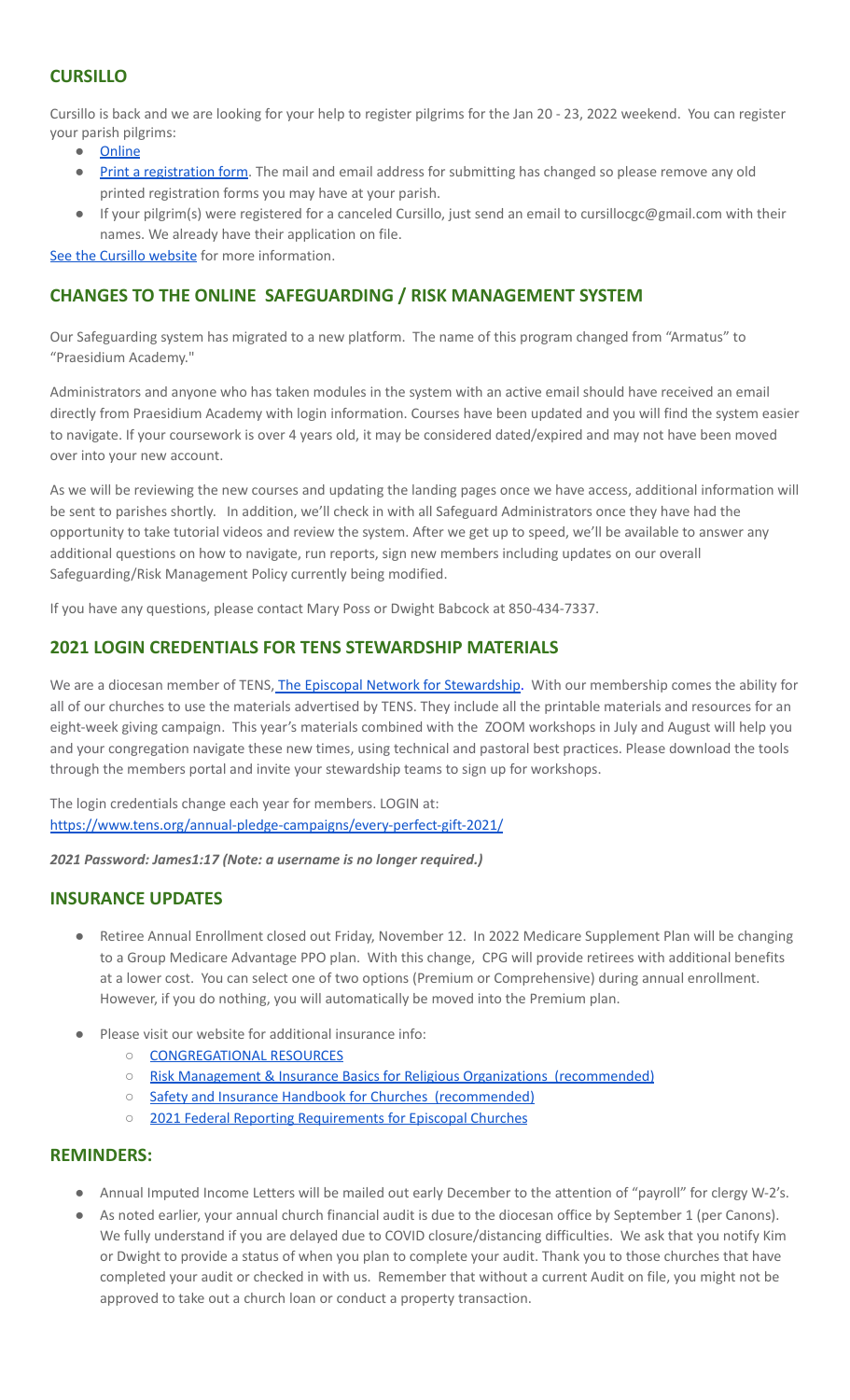# **CONGREGATIONS IN TRANSITION (as of 11/1/2021)**

| Andalusia, St. Mary's               | Interim in place                  |
|-------------------------------------|-----------------------------------|
| Eufaula, St. James                  | Rector called                     |
| Gulf Breeze, St. Francis            | Interim in place - profile online |
| Magnolia Springs, St. Paul's Chapel | Interim in place                  |
| Niceville, St. Jude's               | Interim in place - profile online |
| Pensacola, Holy Cross               | Seeking associate                 |

**Please do not contact the openings directly.** For information, please contact: The Rev. Massey Gentry, Canon to the Ordinary, at [mgfairhope@gmail.com](mailto:mgfairhope@gmail.com) or (251) 459-4169.

#### **JOB POSTINGS** Submit a job [posting](https://www.emailmeform.com/builder/form/0cZqC653GdH24p01aWQDfUh)

There are no job postings at this time.

# **LEARN - PRAY - ACT RESOURCES**

As a recommitment to our work of Becoming Beloved Community, the Commission on Racial Justice & Reconciliation gathered resources for us to do this work. You can find the resources at [www.diocgc.org/learn-pray-act.](http://www.diocgcorg/learn-pray-act)

#### **LINK TO SUBSCRIBE TO DIOCESAN EMAIL LIST**

Several churches have asked about adding the link to subscribe to our diocesan email list to their own church newsletters so we thought we would also provide it here. We would be so grateful if you would consider adding the link below to your regular church communications and on your websites so that members can stay connected to news from around the diocese. Thank you!

#### **SUBSCRIBE TO DIOCESAN [COMMUNICATIONS](https://visitor.r20.constantcontact.com/manage/optin?v=001ytzJgXCdPi7CMeRPYjkgWfph8ra8dQJmJ_jgoEJDuFPyjC3HarXiwlhH4JN80K9kNItCddcGgXt-VrglBC4Vvq3YhpG1ym5vnWRlozzk8WJwXJycFplGhx-zzZ96rxkiXY6YLv6vWkWPagBVarHUDKt3SmSUagqj) or Text DIOCGC to 22828.**

#### **MUSIC LICENSING**

If your church offers music during services, it is important to follow all copyright guidelines, which include maintaining a license to perform, broadcast, or print copyrighted music. Review your church's licensing agreements, and be sure to add the streaming option if you are broadcasting services online. Recommended licensing companies include One [License](https://onelicense.net/), Christian Copyright Licensing [International\(](https://us.ccli.com/)CCLI), Christian [Copyright](https://christiancopyrightsolutions.com/) Solutions.

#### **CYCLES OF PRAYER FOR DIOCESE AND PRISON MINISTRY**

Congregations are asked to include both our Diocesan Cycle of Prayer and our Prison Ministry Cycle of Prayer in their Prayers of the People, newsletters, and/or bulletins. Both are available at [www.diocgc.org/cycle-of-prayer](http://www.diocgc.org/cycle-of-prayer).

#### **BOOKMARK THE DIOCESAN CALENDAR**

Stay up-to-date on diocesan events by bookmarking our calendar: [https://www.diocgc.org/calendar-of-events.](https://www.diocgc.org/calendar-of-events)

#### **COMMUNICATIONS QUICK LINKS**

Submit an article for [publication](http://www.emailmeform.com/builder/form/XqOP984Ae60c8m6ynr) Submit a [church/community](http://www.emailmeform.com/builder/form/eOM4Bb6VTb78y20Wrapf8) event Submit a job [posting](https://www.emailmeform.com/builder/form/0cZqC653GdH24p01aWQDfUh)

#### **UPCOMING DIOCESAN EVENTS**

| <b>WHAT</b>                                                        | <b>WHEN</b>    | <b>WHERE</b>                                   |
|--------------------------------------------------------------------|----------------|------------------------------------------------|
| Racial Reconciliation Sacred Conversations Workshop                | Dec 11         | St. Stephen's, Brewton<br><b>REGISTER HERE</b> |
| Racial Justice & Reconciliation Speaker Series - Dr. Joy<br>Banner | Dec 16         | Zoom                                           |
| Duvall Center Closed - Christmas & New Year Holiday                | Dec 24, 27, 31 | Diocesan offices closed                        |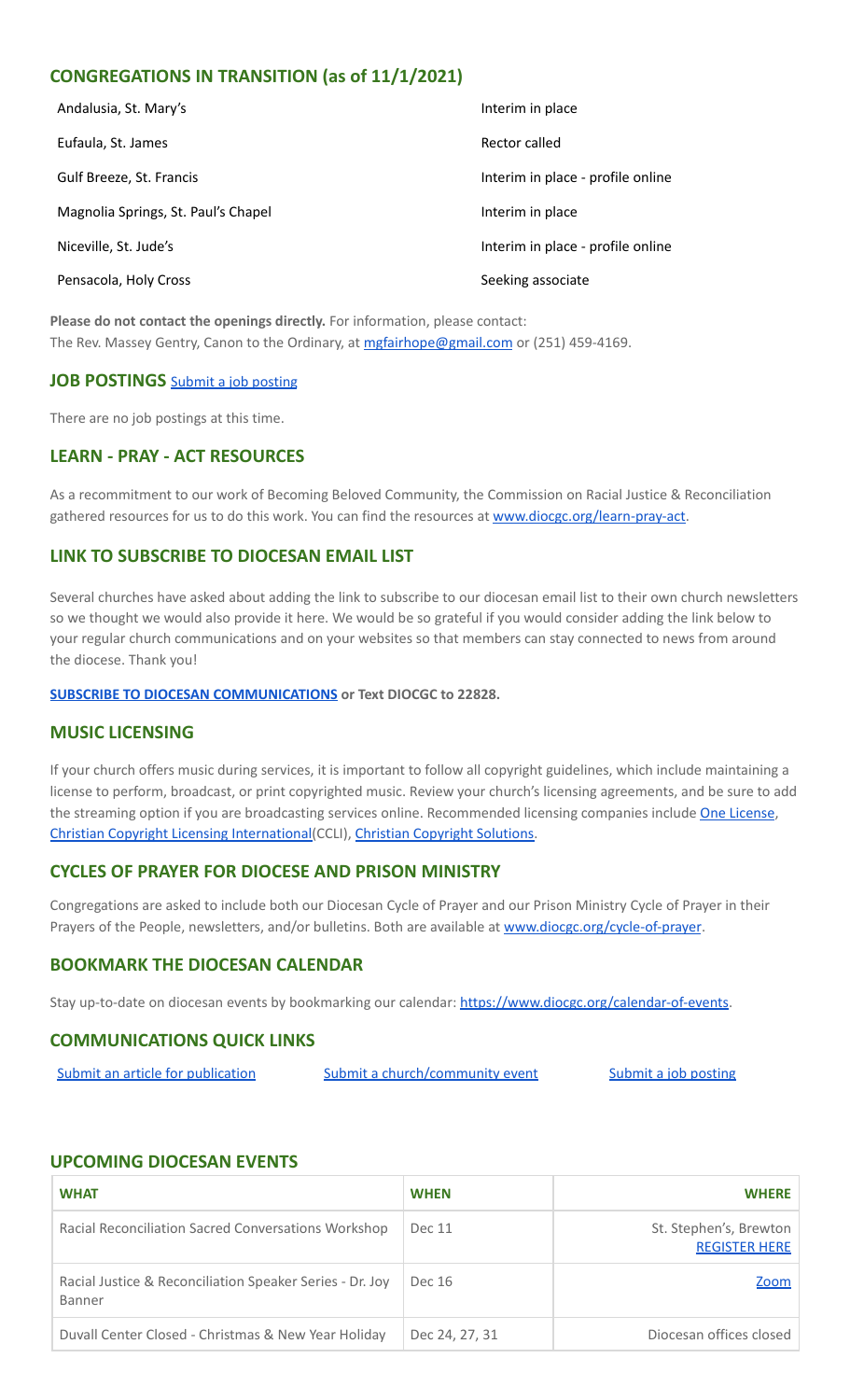| Pre-Convention Meeting for Delegates | Jan 30, 2022  | Zoom<br>Link will be emailed 3 days prior |
|--------------------------------------|---------------|-------------------------------------------|
| Happening #59                        | Feb 4-6, 2022 | <b>Beckwith</b>                           |

# **BISHOP RUSSELL'S SCHEDULE**

| <b>WHAT</b>                                         | <b>WHEN</b>      | <b>WHERE</b>                             |
|-----------------------------------------------------|------------------|------------------------------------------|
| Province IV Bishops' meeting                        | Nov 29 - Dec 3   | Christ Church Cathedral, New Orleans, LA |
| Visitation                                          | Dec <sub>5</sub> | Church of the Advent, Lillian            |
| <b>Standing Committee meeting</b>                   | Dec 7 am         | <b>TBD</b>                               |
| Lambeth Bishops' meeting                            | Dec 7 pm         | <b>ZOOM</b>                              |
| Visit with Seminarians                              | Dec 8 - 9        | Virginia Theological Seminary            |
| Visitation                                          | <b>Dec 12</b>    | St. Stephen's, Brewton                   |
| Church Pension Group meeting                        | <b>Dec 14</b>    | <b>ZOOM</b>                              |
| Bishops' of Florida meeting                         | <b>Dec 15</b>    | <b>ZOOM</b>                              |
| School for Ministry training                        | Dec 18           | <b>Duvall Center</b>                     |
| Visitation                                          | <b>Dec 19</b>    | St. Andrew's, Panama City                |
| Christmas Eve visitation                            | <b>Dec 24</b>    | St. Thomas, Laguna Beach                 |
| Christmas Eve visitation                            | Dec 24           | Grace Church, Panama City Beach          |
| Duvall Center Closed - Christmas & New Year Holiday | Dec 24, 27, 31   | Diocesan offices closed                  |
| Visitation                                          | Jan 2            | St. Patrick's, Panama City               |
| General Convention Governance Committee mtg         | Jan 5            | <b>ZOOM</b>                              |
| Celebration of New Ministry [David Clothier]        | Jan 6            | Epiphany, Crestview                      |
| <b>Cursillo Staff Training day</b>                  | Jan 8            | St. Christopher's, Pensacola             |
| <b>School for Ministry class</b>                    | Jan 8            | Duvall Center                            |
| Visitation                                          | Jan 9            | St. John's Monroeville                   |
| Baptized for Life Workshop                          | Jan 11           | <b>ZOOM</b>                              |
| <b>Wednesday Visitation</b>                         | Jan 12           | Grace Church, Panama City Beach          |
| <b>COM Nominees' final sessions</b>                 | Jan 14-15        | Beckwith                                 |

# **51ST ANNUAL DIOCESAN CONVENTION TIMELINE**

| <b>WHAT</b>                                   | <b>WHEN</b>     | <b>WHERE/HOW</b>                                           |  |
|-----------------------------------------------|-----------------|------------------------------------------------------------|--|
| Initial Convention Information Packet<br>sent | Early November  | Emailed by Diocesan Office to Clergy and Senior<br>Wardens |  |
| <b>90 Days Until Convention</b>               |                 |                                                            |  |
| *Resolutions to Amend Canons due              | November 19     | <b>CLOSED</b>                                              |  |
| Convention Registration opens                 | December 3      | www.diocgc.org/convention-registration                     |  |
| <b>60 Days Until Convention</b>               |                 |                                                            |  |
| *Certificate of Lay Delegates due             | December 19     | Certify using Registration link                            |  |
| *Resolutions to Amend Canons posted           | December 19     | No resolutions submitted                                   |  |
| <b>45 Days Until Convention</b>               |                 |                                                            |  |
| *General Resolutions due                      | January 3, 2022 | <b>RESOLUTION FORM</b>                                     |  |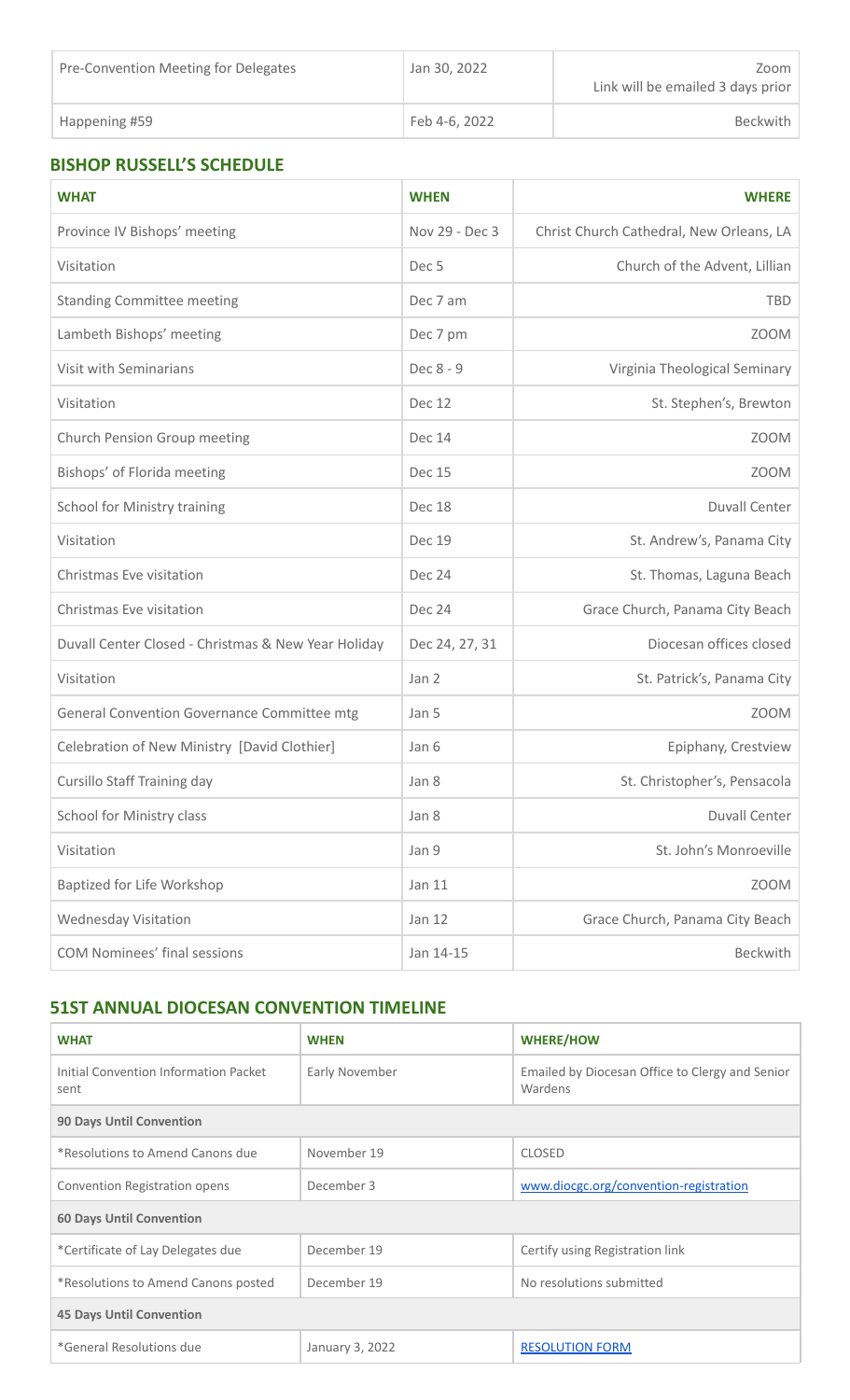| <b>30 Days Until Convention</b>           |                       |                                                                                                |  |
|-------------------------------------------|-----------------------|------------------------------------------------------------------------------------------------|--|
| <b>Standing Committee Nominations due</b> | January 10, 2022      | <b>NOMINATION FORM</b>                                                                         |  |
| *General Resolutions posted               | January 18, 2022      | Emailed by Diocesan Office to Clergy and Lay<br>Delegates; posted on diocgc.org.               |  |
| <b>Other Items</b>                        |                       |                                                                                                |  |
| Commission/Committee Budget requests      | <b>TBD</b>            | Submit to dwight@diocgc.org                                                                    |  |
| Pledge Reports mailed                     |                       | Hard copy mailed: 12/3. <b>Emailed</b> 12/6 by<br>Diocesan Office to Clergy and Senior Wardens |  |
| Pledge Reports due                        | Due by end of January | Submit to <i>dwight@diocgc.org</i> and /or<br>kim@diocgc.org                                   |  |
| Commission/Committee Nominations<br>due   | <b>TBD</b>            | Link will be provided                                                                          |  |
| Commission/Committee Reports due          | January 17, 2022      | Submit to jenn@diocgc.org                                                                      |  |
| <b>Pre-Convention Meeting</b>             | January 30, 2022, 4pm | Zoom                                                                                           |  |
| Convention Study Packet sent              | February 3, 2022      | Emailed by Diocesan Office to Clergy and Lay<br>Delegates; posted on diocgc.org                |  |

\*denotes canonically required item